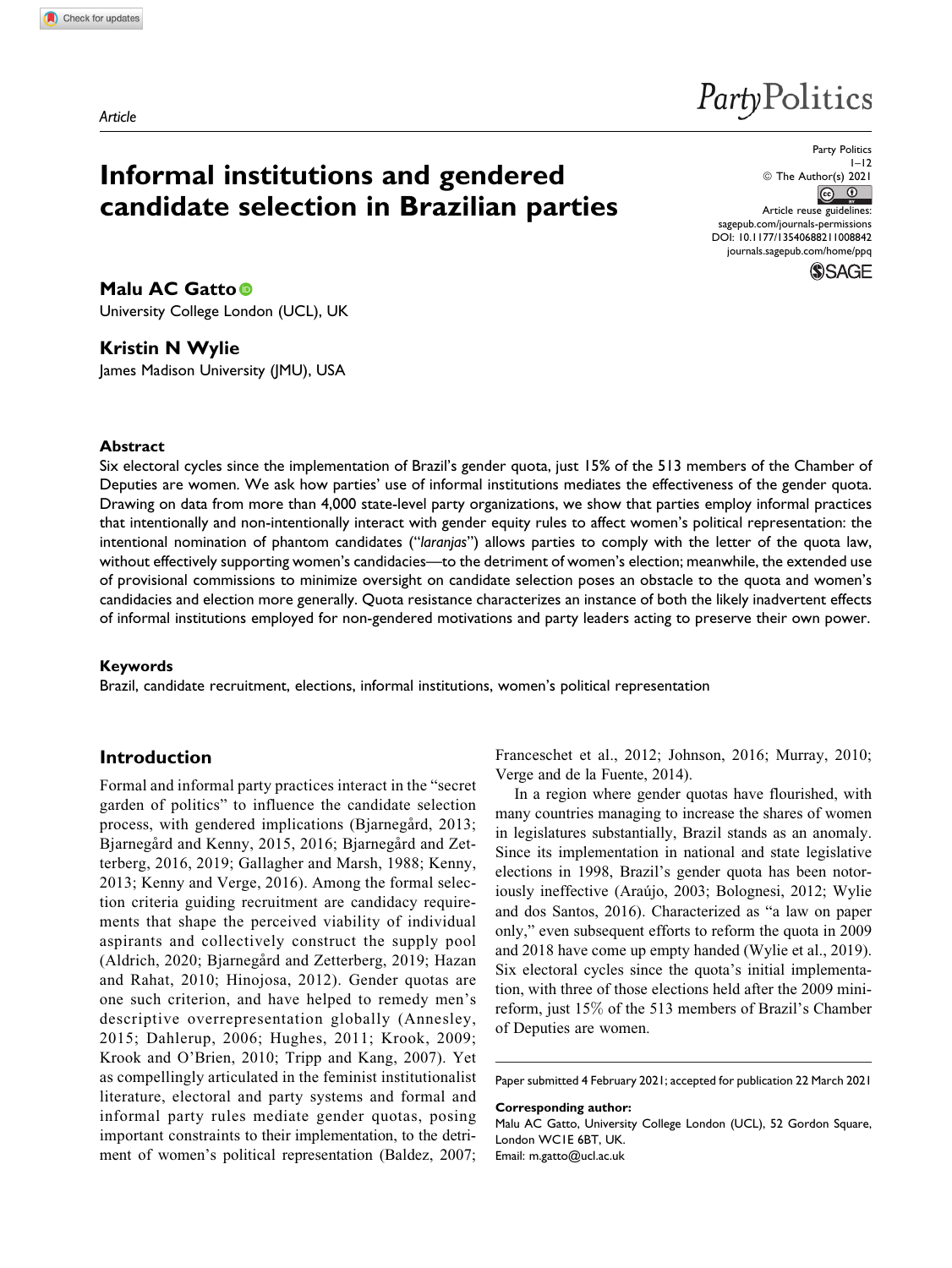This article situates the failure of Brazil's quota law to enhance women's descriptive representation within the literatures on informal institutions and feminist institutionalism. We ask how parties' use of informal institutions mediates quota effectiveness. Following Helmke and Levitsky, who define informal institutions as "socially shared rules, usually unwritten, that are created, communicated, and enforced outside of officially sanctioned channels" (2004: 56), we argue that parties employ informal practices of candidate recruitment and support that intentionally and non-intentionally interact with gender equity rules to affect women's political representation.

Employing this framework to understand challenges to institutional approaches to gender equity, we classify intentionally accommodating informal institutions as those that purposefully emerge in response to formal efforts to increase women's political representation and inadvertently competing informal institutions as those that interact with gender equity rules unintentionally. In the case of Brazil, parties' practice of nominating sacrificial lambs and phantom candidates ("*laranjas*") is an example of an intentionally accommodating informal institution: a gendered response to the adoption and strengthening of the Brazilian quota law. In turn, parties' extended use of provisional commissions constitutes an inadvertently competing informal institution as it is a non-intentionally gendered practice used to minimize oversight on candidate selection.

As articulated by Waylen, "informal institutions can often be difficult to perceive—somewhat like dark matter—but we know they are there because of their effects on other things" (Waylen, 2017: 4). Our selection of these two informal institutions is a strategic choice driven in part by their observability and availability of rich data (Barbieri et al., 2019; Wylie et al., 2019). Laranjas and the extended use of provisional commissions are just two of the many mechanisms that fall under our gendered conceptualization of informal institutions that thwart gender equity rules in Brazil and elsewhere.

Specifically, we posit that state parties' nomination of laranjas and extended use of provisional commissions undermine the gender quota—even after reforms to strengthen the policy's design. To test this argument, we draw on candidate-level electoral data and state-level party characteristics from more than 4,000 state party organizations in six election cycles (1998–2018) for Brazil's national Chamber of Deputies and 27 state legislatures.

We find that state parties' employment of informal institutions poses challenges to women's political representation. The nomination of laranjas allows parties to comply with the letter of the law, without effectively supporting women's candidacies—to the detriment of women's election. Meanwhile, parties' extended use of provisional commissions constrains quota enforcement and hinders women's candidacies and electoral prospects. We show that quota resistance characterizes an instance of both the likely inadvertent effects of informal institutions employed for non-gendered motivations (Bjarnegård and Zetterberg, 2016) and party elites acting to preserve their own power (Catalano Weeks, 2018; Fréchette et al., 2008; Gatto, 2016; Murray et al., 2012; Valdini, 2019). Our focus on formal and informal institutions and the intentionality behind their interactions illustrates how even seemingly gender-neutral practices have profound gendered implications (Bjarnegård and Zetterberg, 2016; Waylen, 2014, 2017), and how processes of institutional design and reform are inherently gendered (Mackay, 2014; Mackay and Krook, 2011).

# **Gendered informal institutions**

Candidate selection processes are at once guided by formal and informal party practices (Aldrich, 2020; Bjarnegård, 2013; Bjarnegård and Kenny, 2015, 2016; Bjarnegård and Zetterberg, 2016, 2019; Gallagher and Marsh, 1988; Kenny, 2013; Kenny and Verge, 2016). As such, recruitment constitutes a key arena in the discussion on institutional change and continuity, illustrating how formal and informal institutions interact and the consequences thereof. With a crisis of representation besetting many countries in and beyond the third wave of democratization, the capacity of formal institutional fixes (such as gender quotas) to mitigate representational deficits has attracted much scrutiny.

The rapidity with which gender quotas have diffused belies the persistent challenges to such formal institutional reforms. The extensive literature on institutional change emphasizes that altering the formal rules is not only difficult, but even when "successful" may be insufficient to disrupt the status quo (Mahoney and Thelen, 2009). Particularly when reforms stand to redistribute power, actors will resist change, and in the face of change, will develop mechanisms for attenuating their impact (Catalano Weeks, 2018; Gatto, 2016; Mackay, 2014; Mahoney and Thelen, 2009; Valdini, 2019; Waylen, 2014).

The post-design phase of institutional reform, whereby new formal rules may both interact with pre-existing institutional frameworks and motivate the creation of new informal practices, warrants heightened scrutiny in the case of gender equity reforms, which may be especially "vulnerable to regress" (Mackay, 2014). Although "mainstream" institutionalist work has largely neglected the gendered dimensions of institutional dynamics (Mackay et al., 2010; Waylen, 2014: 215), the feminist institutionalist (FI) approach reveals the myriad ways gender manifests in the design, implementation, operation, transformation, and persistence of institutions (Mackay, 2014; Mackay et al., 2010; Mackay and Krook, 2011; Waylen, 2017).

Scholars applying FI have been especially attuned to the gendered implications of interacting formal and informal institutions (Bjarnegård, 2013; Franceschet, 2010; Kenny,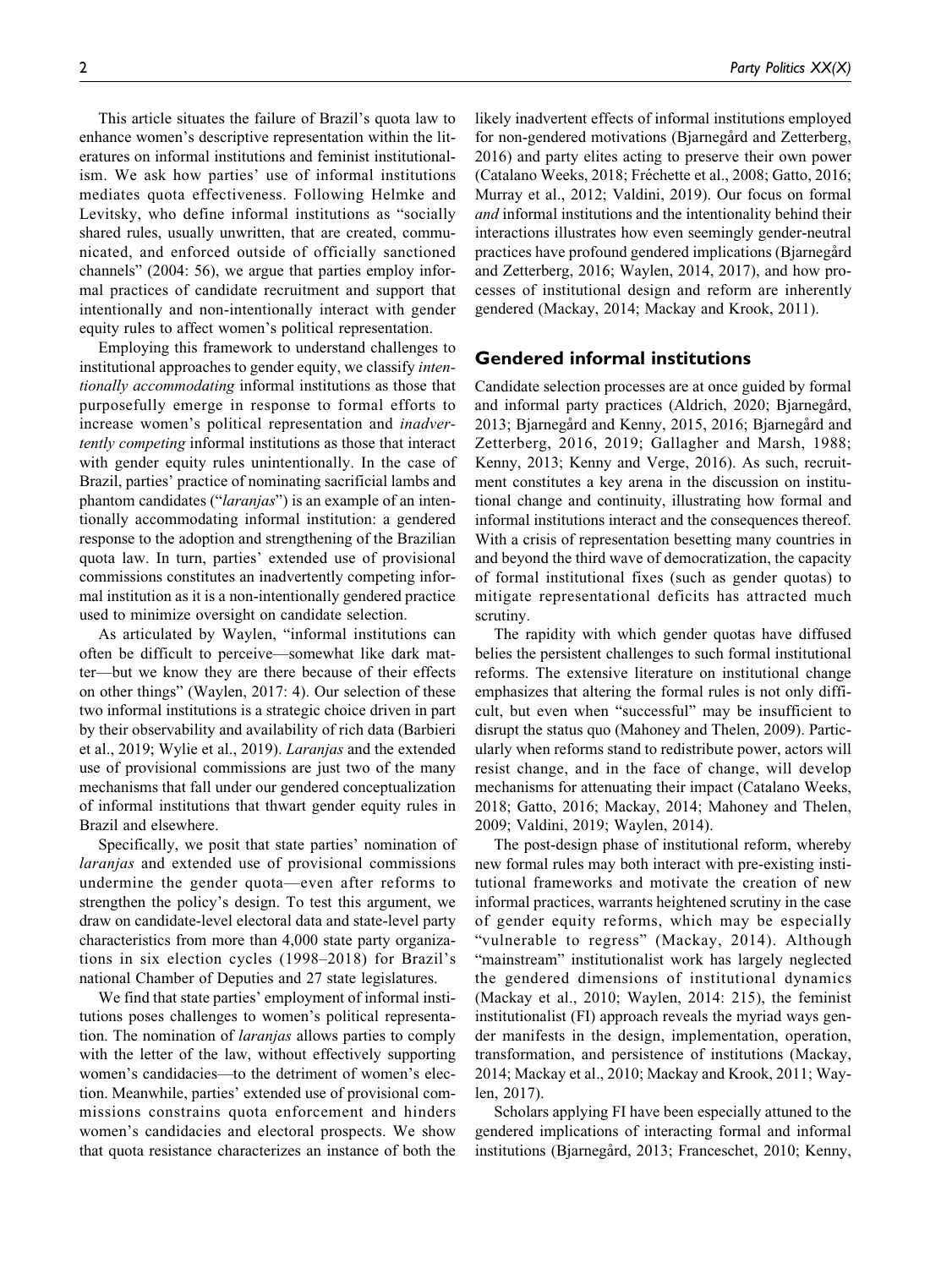2013; Lovenduski, 1998, 2012; Mackay, 2014; Waylen, 2017), "highlight(ing) the operation of informal mechanisms that shape institutional processes, developments and outcomes" (Mackay et al., 2010: 581). While all instances of electoral reform arguably have gendered consequences in that they affect the allocation of power, gender is clearly central to understanding gender equity reforms such as quotas. Not only do quotas aim to seat women, but they are mediated by gendered actors and spaces, and their implementation and enforcement may at once affect and be affected by intraparty power struggles (Catalano Weeks, 2018; Krook, 2015).

More generally, we know that the effects of formal institutional change are mediated by the "great survival tenacity" of "the deep-seated cultural inheritance that underlies many informal constraints" (North, 1990: 91). The institutional layering process suggests that new formal institutions are layered upon not only prior formal rules but also a host of informal norms. It is precisely the informality of those institutions that makes them difficult to displace, which bears important implications for whether institutional reforms achieve their expected outcomes. Helmke and Levitsky's typology of the interaction of formal and informal institutions includes one dimension on whether formal and informal institutions converge or diverge, and another dimension on whether actors expect formal institutions to be enforced. When interacting formal and informal institutions converge, informal institutions may reinforce effective institutions ("complementary") or substitute ineffective formal rules ("substitutive"). When the outcomes of those interactions diverge, informal institutions may subvert the expected outcomes of effective formal institutions ("accommodating") or take advantage of the ineffectiveness of formal rules in ways that challenge ("competing") expected outcomes (Helmke and Levitsky, 2004, 2006).

Legislated candidate gender quotas have the stated purpose of increasing the nomination of women candidates with the ultimate goal of enhancing women's representation. From this point of departure, complementary informal institutions reinforce gender quotas' objective and substitutive informal institutions provide alternative means for increasing women's descriptive representation if the formal design of a gender quotas is lacking. Conversely, accommodating institutions are adaptive practices in response to the enforcement of gender quotas, while competing institutions consist of practices that take advantage of failures in formal rules. Notably, these formal rules are not limited to the gender quota itself, and informal institutions that emerge from the limitations of other institutions may still interact with the quota in detrimental ways.

Since our objective is to understand how informal institutions interact with formal rules to the detriment of women's representation, our focus is on the use of divergent informal institutions. As a number of studies have

shown, men political elites' actions toward gender quotas reflect their attempts to preserve their own power (Catalano Weeks, 2018; Fréchette et al., 2008; Gatto, 2016; Valdini, 2019). Intentionally accommodating practices emerge in response to the adoption or strengthening of gender equity efforts, as purposeful efforts to undermine the spirit of the institution. But new formal institutions are embedded into a pre-existing infrastructure of formal and informal institutions (Mahoney and Thelen, 2009). That is, informal institutions that emerge from the failures of other formal institutions, may still inadvertently compete with gender quota outcomes even if non-intentionally. In other words, because political dynamics are gendered (Mackay, 2014; Waylen, 2014), informal practices employed for purposes other than undermining the gender quota may still inadvertently hinder women's political representation. Parties' nomination of laranjas and extended use of provisional commissions are two observable manifestations of accommodating and competing informal institutions, respectively.

# **The Brazilian case**

Despite having been one of the early adopters of a gender quota in Latin America, Brazil has maintained its low levels of women's political representation, even after electing (and reelecting) a woman to the presidency. The minimal impact of the gender quota on women's descriptive representation in Brazil has often been analyzed in terms of its design and fit with open-list proportional representation (OLPR) rules (Araujo, 2003; Miguel and Biroli, 2010; Sac- ´ chet, 2016; Sacchet and Speck, 2012). The informal institutions that shape the practices of candidate recruitment and electoral campaigns, however, remain understudied.

The Brazilian National Congress is composed of two houses, the Chamber of Deputies and the Senate. The combined effects of high district magnitude (8–70) and OLPR electoral rules result in hyper-competitive, expensive, and personalistic elections that intensify intraparty competition, privilege "entrepreneurial" candidates, and entrench an inchoate and clientelistic party system (Mainwaring, 1999). That system deters the political prospects of women, who despite being 44% of party members, are starkly underrepresented among party leaders, candidates, and elected officials (Wylie, 2020).

The gender quota applies to the federal legislature's lower house, which has 513 seats allocated through OLPR in 27 statewide multimember districts. The same rules apply to Brazil's 27 state and 5,570 municipal legislatures. In the Brazilian variant of OLPR, the only official candidate list presented to voters is an alphabetized district-wide list, which is incompatible with placement mandates—a key aspect of gender quota designs that has contributed to women's election cross-nationally (Htun and Jones, 2002; Schwindt-Bayer, 2010). The failures of the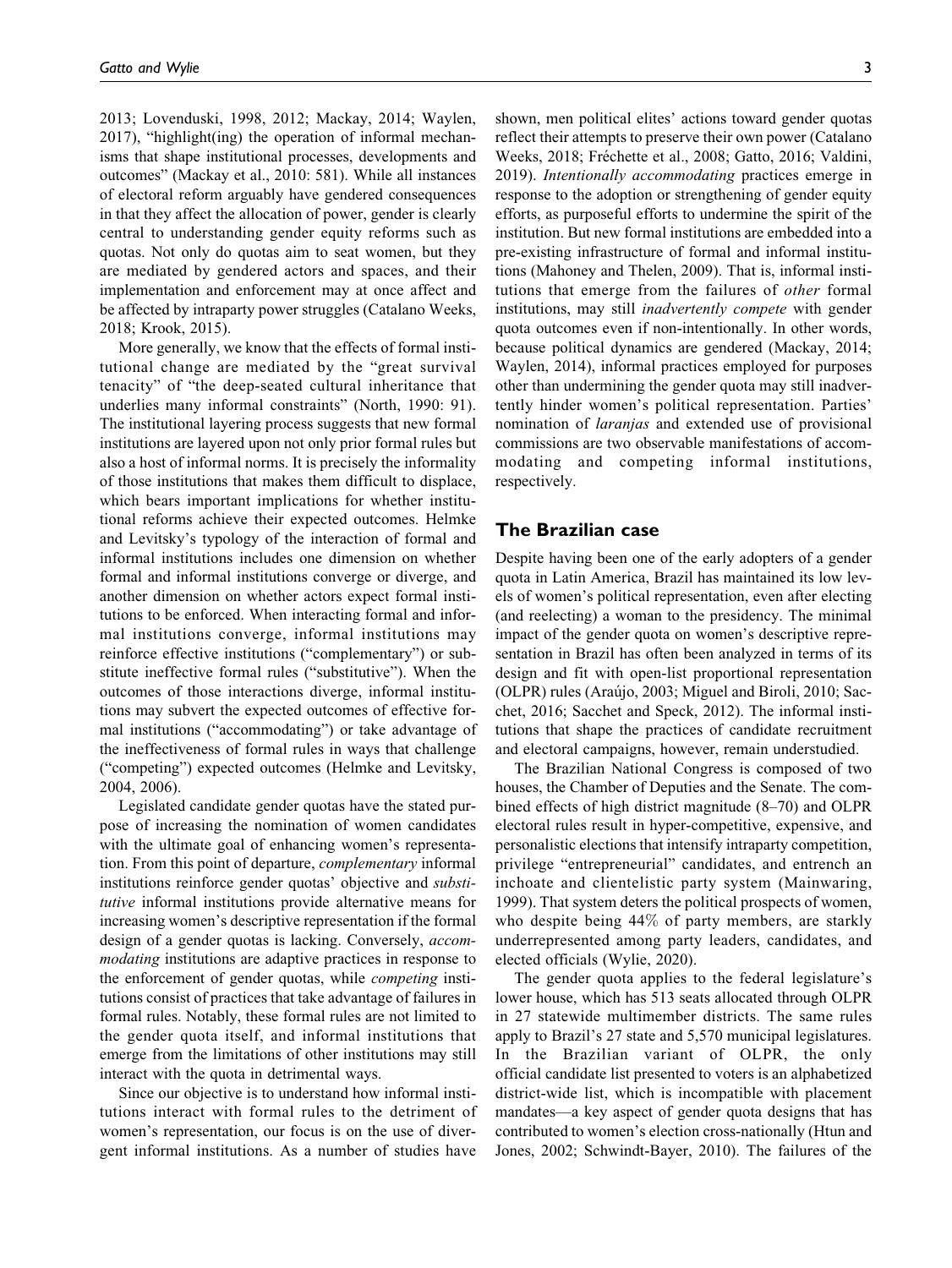Brazilian quota, however, cannot only be attributed to the country's electoral system.

The policy's design itself creates obstacles to its successful implementation (Gatto, 2016). Since the original quota allowed parties to submit lists with nominations up to 150% of the number of available seats and only required that they "reserve" candidacies for women, parties could comply with the letter of the law without nominating a single woman by leaving 30% of candidacies reserved but ultimately unfilled. In 2009, Brazil enacted an electoral "mini-reform" that included changes to the language of the gender quota from "reserve" to "fill"—since the 2010 elections, parties have been expected to nominate women to 30% of candidacies, rather than simply reserve those positions, although enforcement remained weak until 2014 (Wylie and dos Santos, 2016; Wylie et al., 2019). In the wake of several unsuccessful attempts to strengthen gender quota provisions through legislative means, a change in the campaign finance law led to the creation of a public campaign fund, opening an alternative route to effectuate the quota. Soon after the creation of the multi-million-dollar public campaign fund, women legislators filed a successful motion with the higher courts to request that 30% of the funds be reserved for women's candidacies (Barbieri et al., 2019; Gatto and Thome, 2020).

The strengthening of the gender quota prompted the emergence of accommodating informal institutions to subvert quota outcomes. The proliferation of women sacrificial lambs and phantom candidates, known as *laranjas*, is such an example. Laranjas differ in intentionality and legality and are not all women, but share in common that they are candidates in name only (Wylie et al., 2019). Some laranjas may not know that their candidacy was registered: there have even been instances of parties allegedly using women's Facebook profile photos and information to register false candidacies that could assist with quota compliance without diverting party resources from the campaigns of more valued candidacies (Barba, 2014). Other laranjas are complicit in their false candidacy, allowing their party to use their name to facilitate quota compliance, with the understanding that party support will be more forthcoming for their future electoral bids. By our calculations, of the 23,964 women candidacies for the Chamber of Deputies and state legislative assemblies from 1998–2018, over 30% were probable laranjas. In the 2014 elections, the first in which the gender quota was actively enforced, the use of laranjas increased starkly, with nearly half of all women candidates being likely laranjas. The rates of likely laranjas were significantly higher among non-leftist parties (32.6% of women candidates, 7.1% of candidates overall), than leftist parties (24.8% of women candidates, 6.0% of candidates overall), a suggestive indicator of the salience of internal party culture and organizational characteristics.

Informal institutions that emerge in response to other formal elements of the Brazilian electoral code may also have non-intentionally gendered consequences for the recruitment and election of women—rendering them competing institutions. While the formal rules ascribed by the Political Parties Law (9.096/1995), Electoral Law (9.504.1997), and party statutes dictate the candidate selection process, parties can evade those procedures if they register their party organizations as provisional commissions (comissões provisórias) rather than party directorates. Formally, the provisional commissions clause is intended to allow leniency to newly formed parties with limited membership by allowing them to establish provisional party organizations in a municipality or state for up to 180 days. However, this formal rule is routinely abused by parties that maintain provisional commissions non-provisionally—with especially egregious use by the more inchoate parties—in an attempt to circumvent oversight in the selection process and beyond (Guarnieri, 2011; Wylie, 2018). Among the 2,083 unique state parties that competed in the 1998–2018 elections for state legislatures and have registered municipal-level party organizations, on average,  $64.1\%$  of their municipal party organizations were provisional commissions; a conspicuous 43.8% of those state parties (913) had exclusively provisional commissions throughout their state. Reliance on provisional commissions is significantly higher among non-leftist parties  $(71.6\%)$  than leftist parties (47.6%). Tellingly, the average duration of municipal provisional commissions was over 648 days—well-beyond what is formally allowed by law offering suggestive evidence of the widespread abuse of and failure to enforce this formal rule.

# **Theoretical expectations**

We understand the role of informal institutions as permeating through different steps of the electoral process, resulting in gendered impacts at the nomination and election stages. We focus on two types of observable informal institutions that we expect to influence these two stages of the electoral process: a) the nomination of laranjas and b) the abuse of provisional commissions.

The laranjas phenomenon is reflective of a broader trend of using sacrificial lamb candidates to meet quota targets without displacing the status quo (Thomas and Bodet, 2013). Thus, it constitutes an intentionally accommodating institution. We expect that:

H1a: Party organizations that employ *laranjas* will be more likely to nominate women candidates.

H1b: Party organizations that employ *laranjas* will be less likely to elect women.

The abuse of provisional commissions represents a competing informal institution with a potentially non-intentional influence on women's political representation that is divergent from the gender quota's objective. State party leaders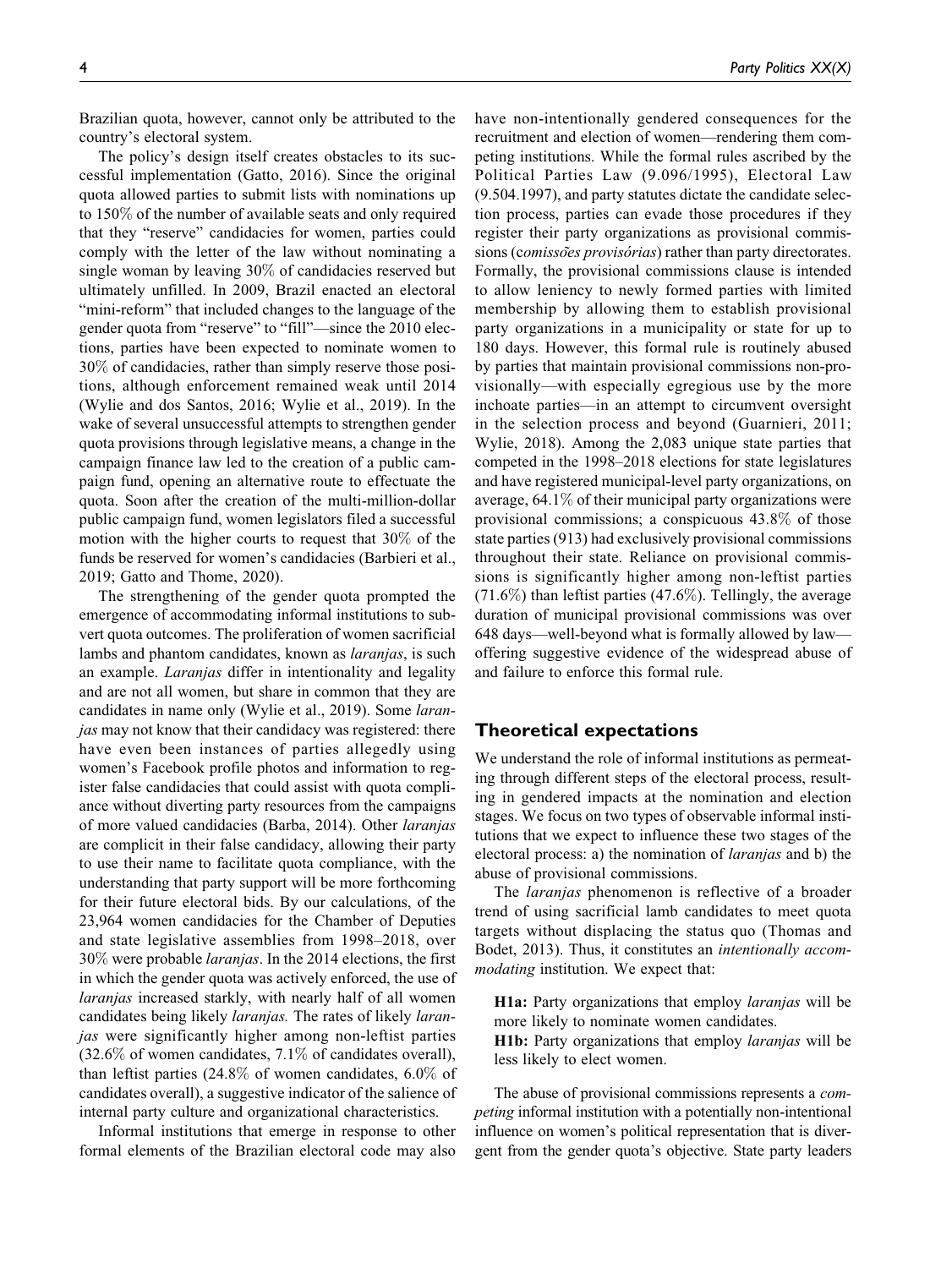have deployed the mechanism to deter or dissolve party directorates, minimizing oversight and consolidating exclusive control over candidate selection decisions (Bolognesi, 2013; Guarnieri, 2011). Centralized candidate-selection processes are heavily elite-dependent, so they can constrain formal institutions (Aldrich, 2020). Provisional commissions suffer from an accountability deficit, so we expect this interaction to ultimately undermine quota compliance with detrimental consequences for women's electoral prospects (Wylie, 2018). We expect that:

H2a: Party organizations that employ provisional commissions will be less likely to nominate women candidates.

H2b: Party organizations that employ provisional commissions will be less likely to elect women.

# **Research design**

One of the challenges of tracing the role of informal institutions in shaping outcomes is that, as unwritten practices, their prevalence is not well-established or easily measurable. We focus here on observable informal institutions and their effects on women's candidacies and election. We use official individual-level data from candidates to the Chamber of Deputies and state legislatures from 1998–2018  $(N = 111,467)$  to generate data at the level of state party candidate lists ( $N = 8,393$ ). This allows us to assess how aspects specific to the state-level party organizations that are responsible for recruitment and campaign support influence their propensity to nominate and elect women.

Accordingly, we employ two main dependent variables. Our first dependent variable, % women candidacies, is calculated as the share of women nominated by a state party for a given election. The variable ranges from 0 to 100 and has a mean of 20.5. Only 28% of the 8,393 state party lists in the six elections encompassing the 1998–2018 period met the 30% quota target. Our second dependent variable, % women elected, pertains to the share of women elected by a state party in a given election. The variable ranges from 0 to 100 and has a mean of 12.3. Since several of Brazil's state parties do not elect a single person, employing this variable incurs in a decrease in the number of cases analyzed.

Our main explanatory variables are proxies for state party organizations' use of informal institutions. To examine the influence of an accommodating informal institution, we measure the share of *laranjas* each state party nominates in a given race. Candidates qualify as likely laranjas if they secured no more than  $1\%$  of the vote of the last person to get elected in their state (as per Wylie et al., 2019). We then compute the total number of laranjas over the total number of candidates a state party nominates for a given race to develop the variable  $\%$  laranjas.<sup>1</sup> By using the total number of candidates as the denominator rather than the number of women candidates, we preserve all observations, as all state parties in the dataset ran at least one candidate in the elections under consideration. Nearly one-third of the state parties participating in these elections failed to run a single woman candidate. To account for the fact that some state parties achieve a  $0\%$  score for  $\%$  laranjas due solely to their candidate lists being comprised exclusively of men, we control for  $N$  women candidates, equal to the count of women candidates a state party runs in a given election.

To assess the effect of a competing informal institution, we account for parties' reliance on provisional commissions, by employing the variable  $%$  *provisional commis*sions. To construct this variable, we consider all municipal-level state-party organizations active at the time of the election and determine whether they were registered as provisional commissions or party directorates. We then calculate the state-level prevalence of provisional commissions as the percentage of a state party's total number of registered municipal party organizations that are provisional commissions.<sup>2</sup> To account for the relative presence of party organizations across state parties, we add a control, N total party orgs, equal to the total number of municipal party organizations (provisional commissions and directorates) of a state party. We expect a higher number of party organizations within a given state to improve women's political career opportunities by offering them more access points.

We include a number of controls. Because we also seek to understand the role of formal institutions in shaping parties' willingness to nominate, support, and elect women, we include the binary variable *after reform*, for which all races taking place after the mini-electoral reform of 2009 are assigned a value of 1. We expect this variable to be positively correlated with our dependent variables.

Promoting gender equity and gender quotas is often on the agenda of left-wing parties (Caul, 1999; Kjerulf Dubrow, 2011). Descriptive statistical analyses also indicate that non-leftist parties are more likely to nominate laranjas and rely on provisional commissions. We control for these factors with party left-right ideology. This variable, calculated by Power and Rodrigues-Silveira (2019), is available for all Brazilian parties with representation in the National Congress. Given that negative values pertain to left-wing parties, we expect the variable to be negatively correlated with our dependent variables.

In Brazil, clientelistic parties abound and programmatic parties are the exception (Hunter, 2010; Mainwaring, 1999). Clientelism empowers local power brokers and ascribes influence to homosocial capital, entrenching male overrepresentation (Bjarnegård, 2013). In Brazil, the question of whether a party is programmatic or clientelistic is highly correlated with party ideology; at the national level, nearly all programmatic parties are leftist (Mainwaring, 1999). As such, we expect party left-right ideology to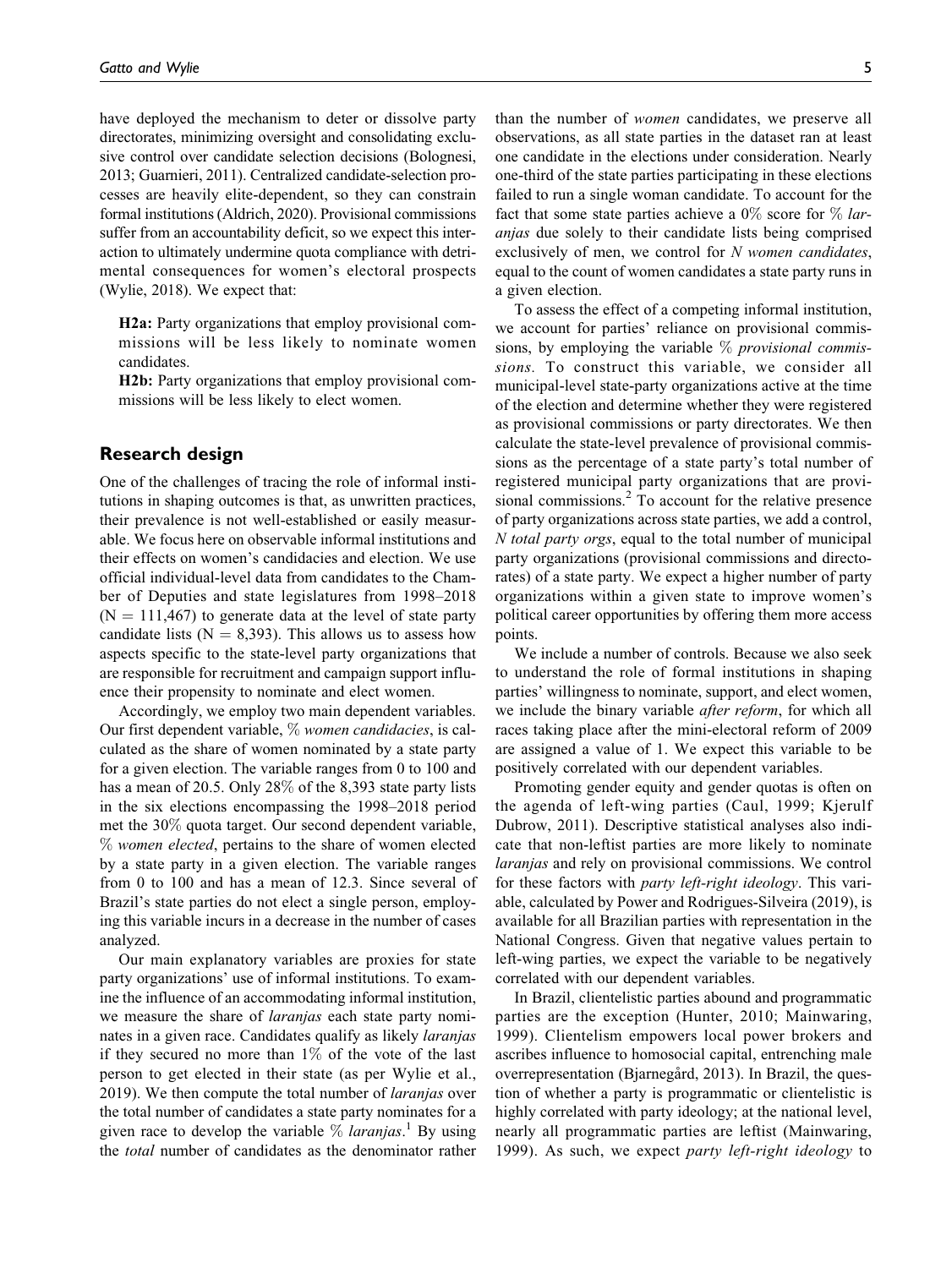capture most of the effect of programmatic parties. We supplement that proxy with  $N$  total party orgs—a party's total number of municipal-level organizations within the state. We expect more territorially complex parties will have a greater capacity to recruit and elect women candidates (Wylie, 2018).

Because we estimate the prevalence of laranjas based in part on candidate vote totals, it is important to control for the electoral strength of state parties. Party magnitude is the total number of seats won by a state party in a given election. Although the literature on women's representation holds that party magnitude generally increases women's chance of election, that finding derives largely from closed-list proportional representation elections (see Schmidt, 2009). In Brazil's OLPR electoral context, however, women remain grossly underrepresented in most of the country's major parties (Bolognesi, 2013; Wylie, 2018). Since party magnitude could affect women's representation in either direction, we are agnostic about expected effects.

The competitiveness of elections may also influence parties' candidate recruitment and campaign support strategies. To control for this, we include the variable competitiveness, which is an index developed by Santos (1997), factoring in the number of candidates (N) and available seats (M) per state  $(N/(2*N)) - 1$ , to calculate the competitiveness of each district's election. Values over 1 are considered "high competitiveness." The variable ranges from 0.51 to 19.3, reflecting the intense competition in Brazilian legislative elections. We expect competitiveness to be negatively associated with our dependent variables.

Finally, because we pool together races for seats in state legislative assemblies and the federal Chamber of Deputies, we include the binary variable assemblies, for which 1 refers to state legislative races. Seats in the national Chamber of Deputies are more prestigious and provide officeholders with greater material benefits and opportunities than those in state legislatures. As such, we expect that parties will be particularly protective of those seats and more prone to adopt informal institutions that can curb the entry of outsiders in those races. Descriptive statistics for our variables are available in Appendix A.

# **Analysis**

A descriptive overview of women's candidacies and elections from 1998 to 2018 illustrates the limitations of formal legal efforts to alter the gender composition of Brazilian legislatures. Although the 2009 mini-reform officially changed the quota language enabling enforcement, expectations of quota compliance were minimal in 2010. Indeed, of the 1,271 state parties contesting federal and state legislative elections in 2010, only 281 (22.1%) met the  $30\%$ target for women candidacies. If fact, more state parties ran no women at all  $(398, or 31.3\%)$  than complied with the quota.

In the run up to the 2014 elections, the TSE offered more credible threats of quota enforcement, launching a campaign to promote quota awareness and women's political participation more broadly (Câmara Notícias, 2014). While quota compliance increased in the 2014 elections, the result was an increase in *laranjas* and stagnation in the percent women elected. In 2018, judicial decisions established a 30% reservation of public campaign funds for women's candidacies—a change expected to increase women's electoral viability. Indeed, this formal reform seems to have furthered parties' likelihood of compliance with the gender quota, increasing both women's nominations and their electoral chances. $3$  As demonstrated in Figure 1, while the share of women candidates has increased over time, the percent of women deputies stagnated between 8–10% from

We ask whether parties' employment of informal institutions contributes to women's persisting levels of underrepresentation in Brazil. Table 1 summarizes our results from multilevel mixed-effects regressions with robust standard errors.

2002 to 2014, only increasing to 15% in 2018.

As shown, formal and informal institutions influence state parties' propensity to nominate and elect women. As per H1a, parties' use of an accommodating informal institution, laranjas, substantively inflates the share of women in their party lists: party lists in which only competitive women are running (i.e., none of the candidates are laranjas) have 19.3% of women in their lists, on average. Meanwhile, party lists in which 20% of candidates are laranjas tend to manage to meet quota requirements and nominate an average of 32.1% of women candidates.

Parties' willingness to nominate higher shares of women, however, does not necessarily mean their support for women's candidacies, as demonstrated by the negative and statistically significant association between the nomination of laranjas and the share of women elected, supporting  $H1b<sup>4</sup>$ . The negative impact of this accommodating institution on women's descriptive representation is striking: while party lists in which  $0\%$  of women candidates are laranjas elect an average of 17.5% of women, parties with lists in which 20% of candidates are laranjas only elect an average of 4.6% of women—a difference of 12.9 percentage points. Figure 2 illustrates the predicted positive effects of laranjas on  $\%$  women candidates (H1a) and its sharply negative predicted effects on  $\%$  women elected (H1b).

While they emerge from failures in the enforcement of formal rules seemingly unrelated to the gender quota, in practice, parties' abuse of provisional commissions undermines the capacity of the gender quota to enhance women's descriptive representation. As per our expectations in H2a– b, party organizations that disproportionately rely on provisional commissions nominate and elect lower shares of women to office, effects that are statistically and substantively significant.<sup>5</sup> The substantive effects of the use of provisional commissions on women's descriptive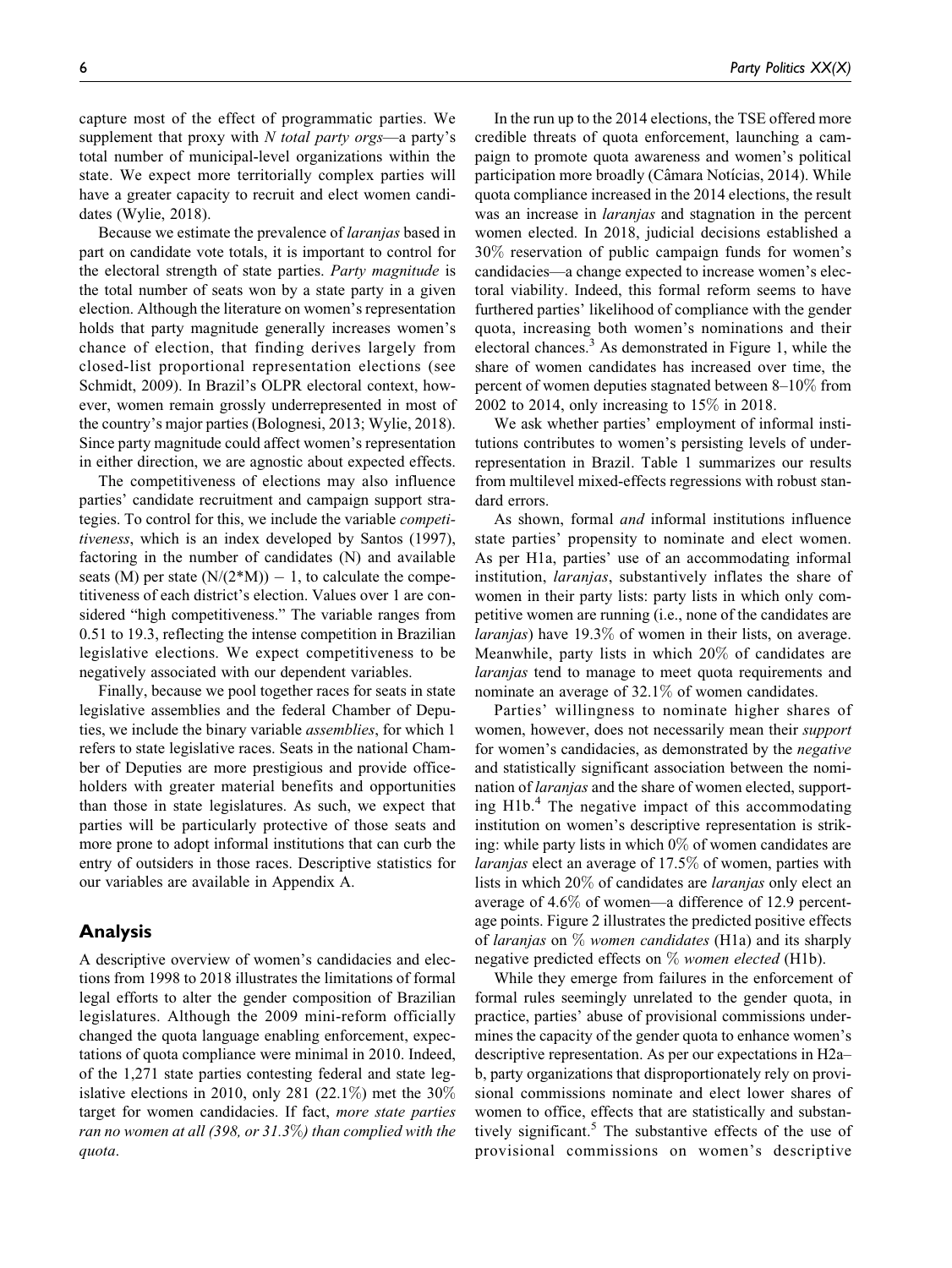

**Figure 1.** Quota compliance, women's candidacies and election, 1998–2018.

*Note:* Figure illustrates trends of women's political representation in the Brazilian Chamber of Deputies and State Assemblies, as captured by our dependent variables. The vertical line marks the 2009 mini-reform. This and all other figures in this paper were formulated using *plotplain* (Bischof, 2017).

representation are much smaller than that of *laranjas*: parties that do not rely on provisional commissions (i.e., only have permanent directorates) nominate and elect an average of 26.5% and 14.2% women, respectively. Meanwhile, parties that only rely on provisional commissions (i.e., they represent 100% of their organizations) nominate and elect an average of 24.5% and 11.4% women, respectively.

It makes sense that parties' use of provisional commissions on women's representation is less pronounced than that of laranjas: while the nomination of laranjas consists of an intentionally accommodating informal practice employed to undermine the quota's expected outcomes, the extended employment of provisional commissions is used for other reasons—namely, to minimize oversight on parties' candidate selection procedures. Yet this informal institution still interacts with and undermines quota effectiveness. Figure 3 illustrates the predicted substantive effects of parties' reliance on provisional commissions on women's candidacies and women's election (holding other variables at their means), supporting H2a–b.

The employment of informal practices do not seem to affect all women equally. In exploratory analyses employing data on candidates' racial identity (only available for the 2014 and 2018 elections), we find that the 2009 minireform might have motivated parties to increase their recruitment of white women to a higher degree than Afro-Brazilian women: parties' use of provisional commissions and laranjas has a less drastic impact on AfroBrazilian women—something that could result from party elites' overwhelmingly white and male networks (Carneiro, 2010; Rios et al., 2017).

We have shown that informal institutions shape women's political participation in the electoral process in significant ways. But what about formal institutions? Scholars and practitioners have traditionally perceived the 2009 mini-electoral reform as a key improvement to Brazil's weak gender quota designs. Indeed, the reform is associated with higher shares of women's candidacies: after the reform, state party lists were four times more likely to be quota compliant than before. Yet that compliance does not parlay into a higher share of elected women, as indicated by the insignificant coefficient for after reform in Model 2: rather than effectively recruiting and supporting women candidates, the reform motivated parties to comply nominally with the quota by nominating *laranjas*, an accommodating institutional intentionally meant to undermine efforts to strengthen the quota's formal provisions.

Other measures of state party-level characteristics also produce statistically significant coefficients. As shown in Table 1, N total party orgs is positively associated with  $\%$ women candidates. However, the variable is negatively associated with  $\%$  women elected. Although more territorially complex and institutionalized parties have greater capacity to recruit women candidates, their will to actually support those candidates may be compromised by entrenched party elites eager to preserve their own power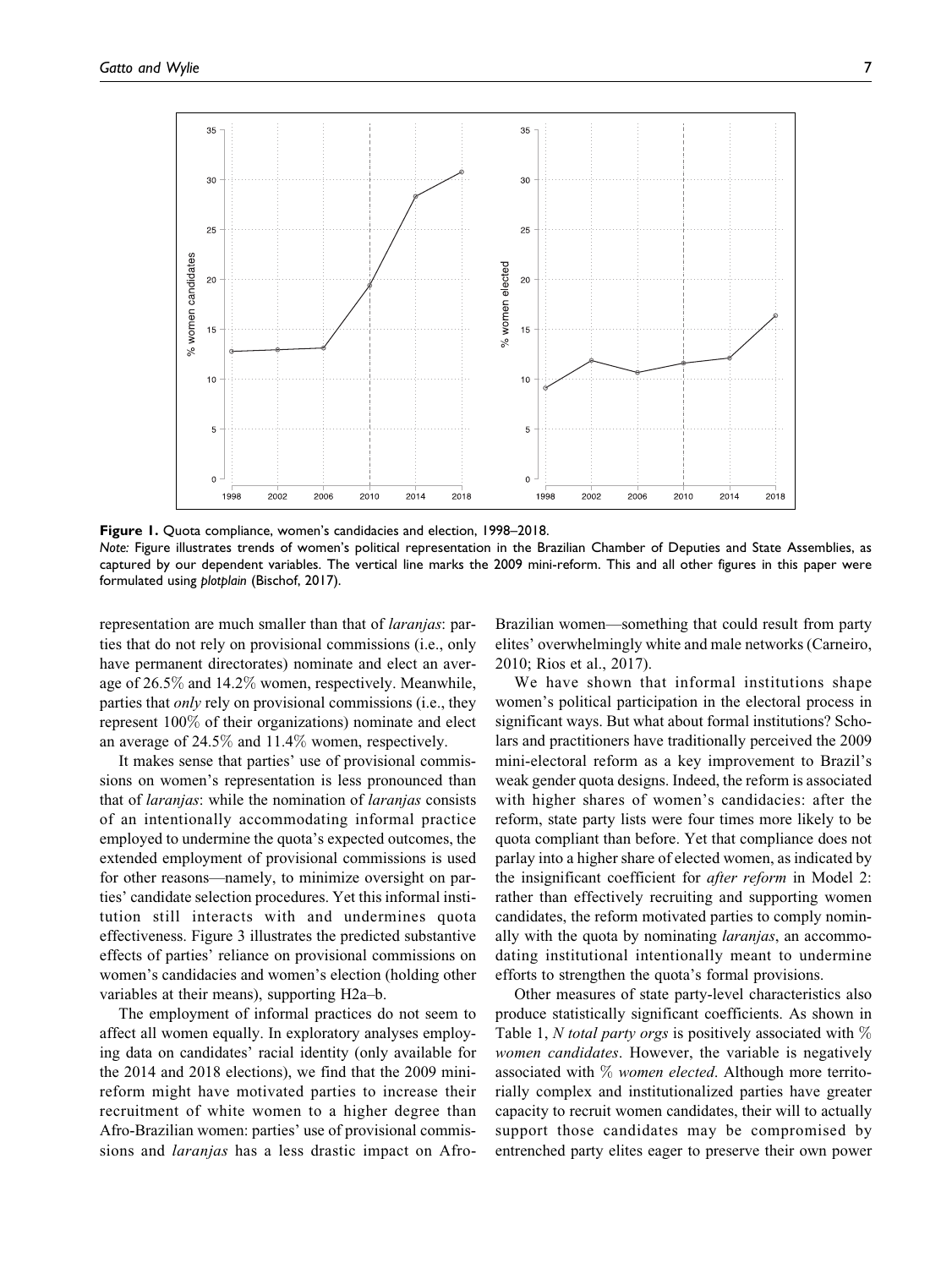| <b>Table 1.</b> The impact of informal institutions on women's |
|----------------------------------------------------------------|
| candidacies and election, multilevel mixed-effects regressions |
| (1998–2018).                                                   |

|                             | Model I<br>% women<br>candidacies | Model 2<br>% women<br>elected |  |
|-----------------------------|-----------------------------------|-------------------------------|--|
| <b>Fixed effects</b>        |                                   |                               |  |
| Level 1: State party list   |                                   |                               |  |
| Intercept                   | $10.860**$                        | 2.660                         |  |
|                             | (1.024)                           | (2.430)                       |  |
| % laranjas among candidates | $0.642**$                         | $-0.644**$                    |  |
|                             | (0.021)                           | (0.059)                       |  |
| N women candidates          | $0.618**$                         | $-0.068$                      |  |
|                             | (0.064)                           | (0.167)                       |  |
| % women candidates          |                                   | $0.782**$                     |  |
|                             |                                   | (0.050)                       |  |
| party magnitude             | $-0.544**$                        | $-0.244$                      |  |
|                             | (0.107)                           | (0.235)                       |  |
| competitiveness             | $0.299*$                          | 0.023                         |  |
|                             | (0.132)                           | (0.327)                       |  |
| <b>State Assembly</b>       | $-0.659$                          | 0.826                         |  |
|                             | (0.559)                           | (1.272)                       |  |
| Level 2: State party        |                                   |                               |  |
| % provisional commissions   | $-0.020*$                         | $-0.028^{+}$                  |  |
|                             | (0.008)                           | (0.015)                       |  |
| N total party organizations | $0.023**$                         | $-0.021*$                     |  |
|                             | (0.004)                           | (0.008)                       |  |
| after reform                | 7.523**                           | $-1.102$                      |  |
|                             | (0.781)                           | (2.099)                       |  |
| left-right ideology         | $-3.124**$                        | $-6.263*$                     |  |
|                             | (0.880)                           | (2.043)                       |  |
|                             | <b>Random effects</b>             |                               |  |
| State party intercept       | 5.688***                          | 10.561***                     |  |
|                             | (0.574)                           | (1.532)                       |  |
| Residual                    | 16.734***                         | 22.538***                     |  |
|                             | (0.473)                           | (0.818)                       |  |
| N                           | 4091                              | 1978                          |  |
| Groups                      | 787                               | 572                           |  |

*Note:* Robust standard errors in parentheses.  $p^+$   $> 0.10$ ,  $p^+$   $> 0.05$ ,  $*$ *s* $p$  < 0.01,  $*$ *s* $p$  < 0.001.

(Wylie, 2018). Even while the more established and electorally strong parties typically have more developed recruitment networks, and are thus ostensibly better situated to nominate competitive candidates, we find that *party* magnitude is negatively associated with women's nominations, as captured in our model of  $\%$  women candidacies, and is insignificant for  $\%$  women elected. These findings suggest that besides the two more easily observable types of informal institutions explicitly captured by our models, other types of informal practices may also be shaping women's political representation. These results also remind us that capacity does not equate will.

Our control variables yield the expected results. N women candidates is positively associated with  $\%$  women candidates, but tellingly, is unrelated to  $\%$  women elected, offering additional evidence that the boost in women candidates has entailed the use of laranjas rather than viable candidates. As indicated by the negative and statistically significant coefficients produced by our measure of leftright ideology, parties from the left, which are more likely to be programmatic, are also more prone to run and elect women. This is consistent with the existing literature that shows that women's political prospects may be enhanced in programmatic parties, which tend to run collective, ideasbased campaigns, and have more institutionalized party organizations that are better positioned to recruit and support women candidates (Wylie, 2018). Competition is statistically significantly and positively associated with % women candidates, but not with  $\%$  women elected. Finally, our binary variable distinguishing between races for the Chamber of Deputies and state assemblies does not produce statistically significant coefficients.

# **Conclusions**

After two decades, the Brazilian gender quota has yet to deliver. Previous work has attributed the failures of the Brazilian quota to formal institutions such as the quota's design and its unfitness for the OLPR system. In the current article, we contribute to existing scholarship by examining the influence of parties' reliance on informal institutions on the quota's effectiveness.

Employing data from Brazil's more than 4,000 party organizations, we evaluate how informal institutions work to subvert quota provisions. Building on Helmke and Levitsky (2004), we identify intentionality as another dimension that mediates formal-informal institutional interactions. Applying this framework, we classify intentionally accommodating informal institutions as those that emerge in response to the gender quota and *inadvertently* competing informal practices as those that are not intentionally gendered but still interact with the gender quotas to the detriment of women's descriptive representation.

Given their observability, we focus on parties' nomination of laranjas, an intentionally accommodating institution that became more frequently used in response to quota adoption and subsequent formal revisions, and on parties' abuse of provisional commissions, an inadvertently competing institution that emerges from the ineffectiveness of other formal rules beyond the gender quota, but that nonetheless poses gendered implications, albeit unintentionally.

Specifically, we show that parties that nominate *laran*jas are more likely to nominally meet the quota, something that negatively affects women's election. Additionally, we find that a party's reliance on provisional commissions which undermines accountability in party decision-making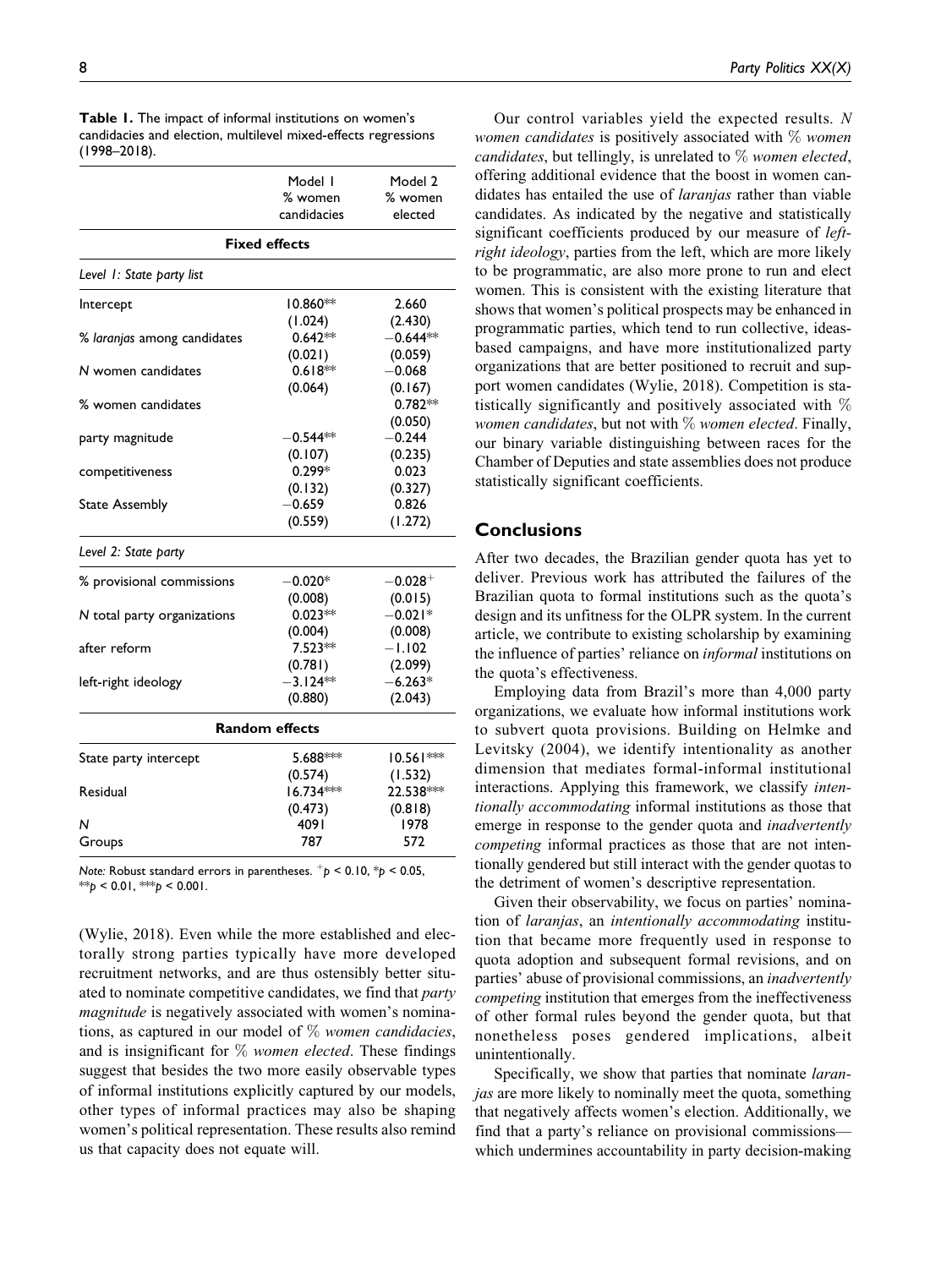

**Figure 2.** Predicted effects of % *laranjas.*



**Figure 3.** Predicted effects of provisional commissions.

processes, including candidate recruitment—also has repercussions for women's nominations and thus, election. While the intentionally accommodating institutions may be more profoundly detrimental to women's political representation, informal institutions that are ostensibly genderneutral may also have significant gendered implications.

Our findings reinforce extant literature on the salience of interacting formal and informal institutions and intraparty power struggles in candidate recruitment processes. Interpreting our findings through a feminist institutionalist lens also sheds light into a mediating dimension of Helmke and Levitsky's (2004) typology: intentionality. While Brazil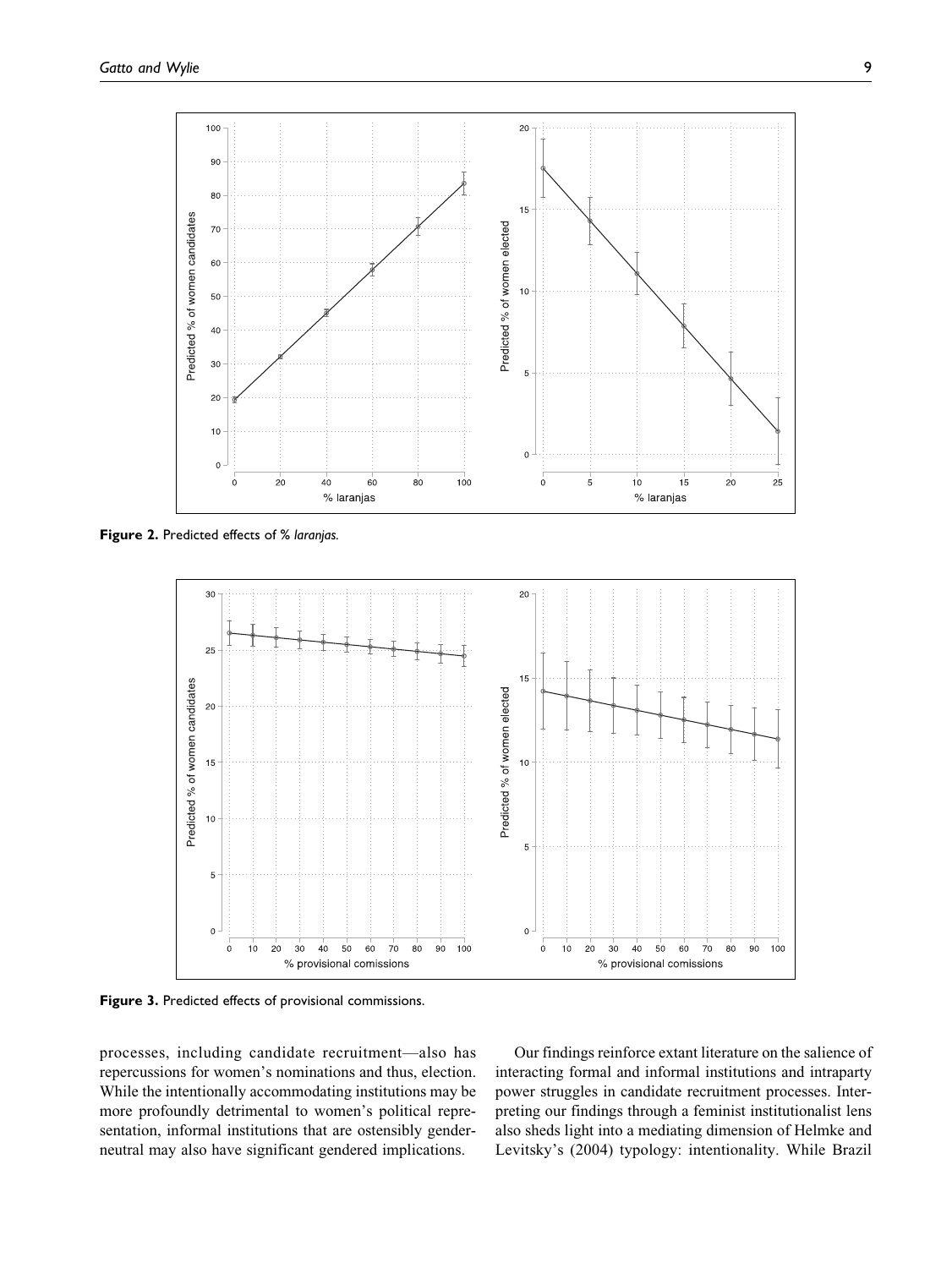may be an extreme case of quota underperformance, the framework we introduce may be useful to analyzing informal institutions in place in any given system. For example, previous work has identified the placement of women at the bottom of candidate lists, the nomination of women to less competitive districts, and even the practice of asking elected women to step down to make way for their male alternates as informal institutions that emerged as a response to gender quotas (Baldez, 2007). As per our framework, these constitute intentionally accommodating institutions. Meanwhile, unwritten candidate-selection procedures, vote-buying, and illegal practices of campaign finance are few examples of potentially inadvertently competing informal institutions.

More generally, theoretical insights and empirical findings build on work from Bjarnegård and Zetterberg (2016), Johnson (2016), Verge and de la Fuente (2014) and others attesting to the importance of centering gender while unpacking the "black box" of recruitment by party organizations. We also contribute to discussions of institutional change and continuity, corroborating research from Mackay and Krook (2011), Waylen (2014), and others on the gendered character of institutional change and the salience of informal institutions. Even as the limitations to formal institutional reforms are diagnosed and addressed, divergent informal institutions continue to proliferate. As such, we must name those institutions in order to rectify the limitations of and resistance to institutional change.

### **Acknowledgements**

We presented a prior version of this paper at the 2018 meeting of the Latin American Studies Association. We are thankful to participants and our discussant, Denisse Rodriguez Olivari, for their helpful feedback.

## **Declaration of conflicting interests**

The author(s) declared no potential conflicts of interest with respect to the research, authorship, and/or publication of this article.

### **Funding**

The author(s) received no financial support for the research, authorship, and/or publication of this article.

### **ORCID iD**

Malu AC Gatto **<https://orcid.org/0000-0003-4056-5770>** 

#### **Supplemental material**

Supplemental material for this article is available online.

### **Notes**

1. Alternatively, we also estimate models using ratio laranjas, equal to the ratio of women laranjas to men laranjas, which generates many missing values for parties that ran no men laranjas, and a transformation of ratio laranjas that adds one to both the numerator and denominator to mitigate missing data (Appendices C and D).

- 2. For many state parties, party organizational data are missing, particularly in earlier election years. To assess the robustness of our results, we estimate supplemental analyses employing data from 2014 and 2018 only (Appendix B).
- 3. Given the tumultuous nature of the 2018 elections, it is difficult to isolate the impact of this reform on women's candidacies and election. As Wylie (2020) and Gatto and Thome (2020) posit, other factors, including the assassination of Municipal Councilwoman Marielle Franco, and the popularity (and subsequent election) of an openly misogynistic candidate Jair Bolsonaro, also likely compelled women to engage with formal politics.
- 4. Our two alternative measures of laranjas produce statistically significant coefficients in the expected directions (see Appendices C and D).
- 5. These results are robust to alternative model specifications in Appendices B–D. However,  $\%$  provisional commissions loses statistical significance in predicting % women elected in a reduced model with 872 observations in Appendix C.

# **References**

- Aldrich AS (2020) Party organization and gender in European elections. Party Politics 26(5): 675–688.
- Annesley C (2015) Rules of ministerial recruitment. Politics & Gender 11(4): 618–642.
- Araújo C (2003) Quotas for women in the Brazilian legislative system. In: The Implementation of Quotas: Latin American Experiences, International IDEA Workshop, Lima, Peru, 23– 24 February 2003.
- Baldez L (2007) Primaries vs. quotas: gender and candidate nominations in Mexico, 2003. Latin American Politics and Society 49(3): 69–96.
- Barba MD (2014) Lei Abre Brecha Para Desrespeito a Cota de Candidatas Mulheres. BBC Brasil. Available at: [http://noti](http://noticias.terra.com.br/brasil/lei-abre-brecha-para-desrespeito-a-cota-de-candidatas-mulheres,e0d9f0a2c9e5a410VgnCLD200000b1bf46d0RCRD.html) [cias.terra.com.br/brasil/lei-abre-brecha-para-desrespeito-a](http://noticias.terra.com.br/brasil/lei-abre-brecha-para-desrespeito-a-cota-de-candidatas-mulheres,e0d9f0a2c9e5a410VgnCLD200000b1bf46d0RCRD.html)[cota-de-candidatas-mulheres,e0d9f0a2c9e5a410VgnCLD](http://noticias.terra.com.br/brasil/lei-abre-brecha-para-desrespeito-a-cota-de-candidatas-mulheres,e0d9f0a2c9e5a410VgnCLD200000b1bf46d0RCRD.html) [200000b1bf46d0RCRD.html](http://noticias.terra.com.br/brasil/lei-abre-brecha-para-desrespeito-a-cota-de-candidatas-mulheres,e0d9f0a2c9e5a410VgnCLD200000b1bf46d0RCRD.html) (accessed 21 March 2021).
- Barbieri CH, Ramos LD, Moraes F, et al. (2019) Democracia e Representação Nas Eleições de 2018: Campanhas Eleitorais, Financiamento e Diversidade de Gênero: Relatório Final (2018–2019). Available at: [https://bibliotecadigital.fgv.br/](https://bibliotecadigital.fgv.br/dspace/handle/10438/27646) [dspace/handle/10438/27646](https://bibliotecadigital.fgv.br/dspace/handle/10438/27646) (accessed 21 March 2021).
- Bischof D (2017) New graphic schemes for Stata: plotplain and plottig. Stata Journal 17(3): 748–759.
- Bjarnegård E (2013) Gender, Informal Institutions and Political Recruitment: Explaining Male Dominance in Parliamentary Representation. New York, NY: Palgrave Macmillan.
- Bjarnegård E and Kenny M (2015) Revealing the secret garden: the informal dimensions of political recruitment. Politics and Gender 11(04): 748–753.
- Bjarnegård E and Kenny M (2016) Comparing candidate selection: a feminist institutionalist approach. Government and Opposition 51(03): 370–392.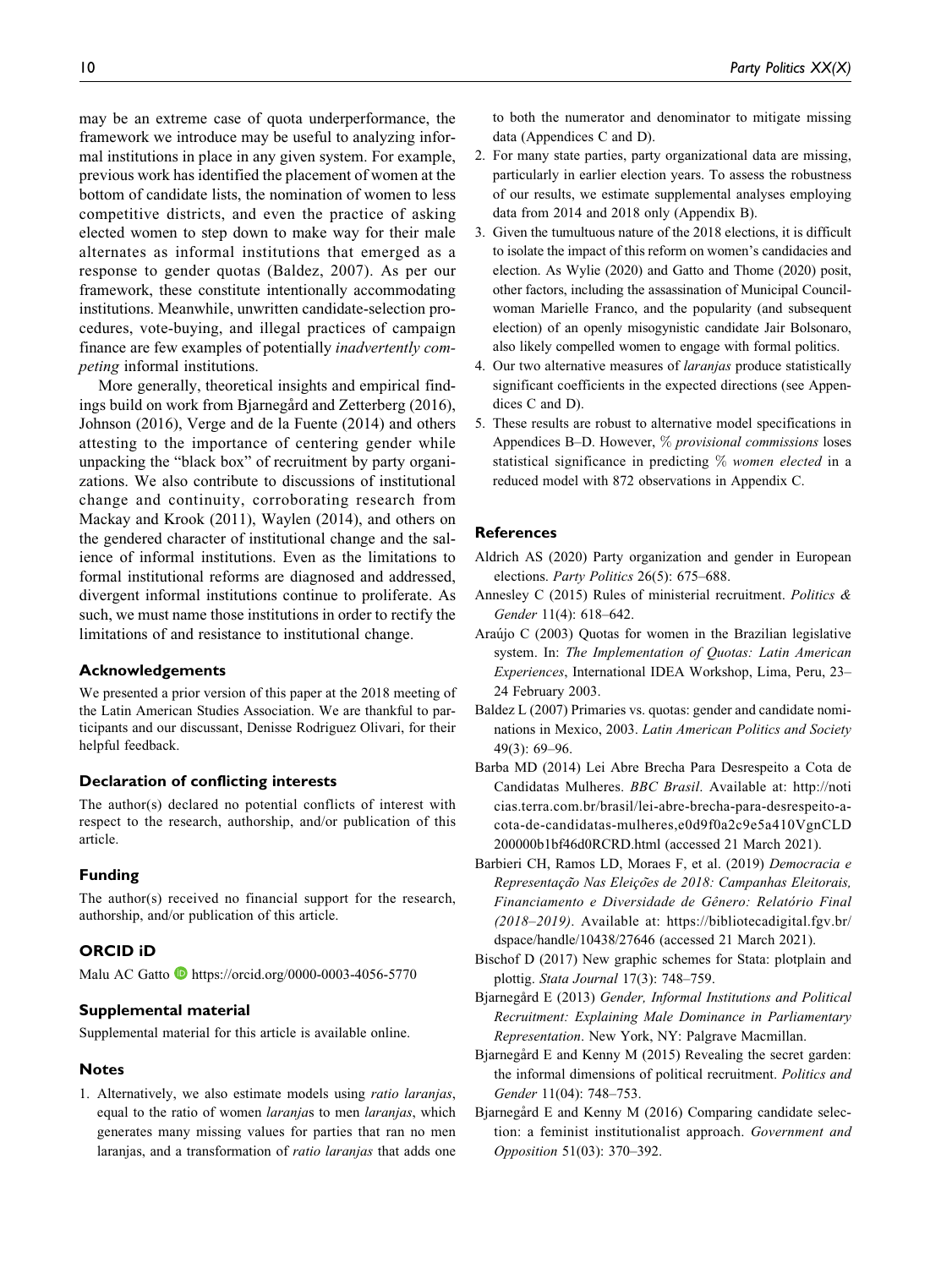- Bjarnegård E and Zetterberg P (2016) Political parties and gender quota implementation: the role of bureaucratized candidate selection procedures. Comparative Politics 48(3): 393–417.
- Bjarnegård E and Zetterberg P (2019) Political parties, formal selection criteria, and gendered parliamentary representation. Party Politics 25(3): 325–335.
- Bolognesi B (2012) A Cota Eleitoral de Gênero: Política Pública Ou Engenharia Eleitoral? Paraná Eleitoral 01(02): 113-129.
- Bolognesi B (2013) A Seleção de Candidaturas No DEM, PMDB, PSDB e PT Nas Eleições Legislativas Federais Brasileiras de 2010: Percepções Dos Candidatos Sobre a Formação Das Listas. Revista de Sociologia e Politica 21(46): 45–68.
- Câmara Notícias (2014) Congresso e TSE Lancam Hoje Campanha Por Mais Mulheres Na Política—Notícias—Portal Da Câmara Dos Deputados. Câmara Notícias. Available at: [https://www2.camara.leg.br/camaranoticias/noticias/POLI](https://www2.camara.leg.br/camaranoticias/noticias/POLITICA/463806-CONGRESSO-E-TSE-LANCAM-HOJE-CAMPANHA-POR-MAIS-MULHERES-NA-POLITICA.html) [TICA/463806-CONGRESSO-E-TSE-LANCAM-HOJE-CAM](https://www2.camara.leg.br/camaranoticias/noticias/POLITICA/463806-CONGRESSO-E-TSE-LANCAM-HOJE-CAMPANHA-POR-MAIS-MULHERES-NA-POLITICA.html) [PANHA-POR-MAIS-MULHERES-NA-POLITICA.html](https://www2.camara.leg.br/camaranoticias/noticias/POLITICA/463806-CONGRESSO-E-TSE-LANCAM-HOJE-CAMPANHA-POR-MAIS-MULHERES-NA-POLITICA.html) (accessed 22 June 2019).
- Carneiro S (2010) A Participação Das Mulheres Negras Nos Espaços de Poder. Available at: [https://www.mdh.gov.br/bib](https://www.mdh.gov.br/biblioteca/igualdade-racial/a-participacao-das-mulheres-negras-nos-espacos-de-poder) [lioteca/igualdade-racial/a-participacao-das-mulheres-negras](https://www.mdh.gov.br/biblioteca/igualdade-racial/a-participacao-das-mulheres-negras-nos-espacos-de-poder)[nos-espacos-de-poder](https://www.mdh.gov.br/biblioteca/igualdade-racial/a-participacao-das-mulheres-negras-nos-espacos-de-poder) (accessed 21 March 2021).
- Catalano Weeks A (2018) Why are gender quota laws adopted by men? The role of inter- and intraparty competition. Comparative Political Studies 51(14): 1935–1973.
- Caul M (1999) Women's representation in parliament: the role of political parties. Party Politics 5(1): 79–98.
- Dahlerup D (2006) What are the effects of electoral gender quotas? From studies of quota discourses to research on quota effects. In: International Political Science Association's World Congress, Fukuoka, Japan, 10–13 July 2006, pp. 10–13.
- Franceschet S (2010) The gendered dimensions of rituals, rules and norms in the Chilean Congress. Journal of Legislative Studies 16(3): 394–407.
- Franceschet S, Krook ML and Piscopo JM (2012) The Impact of Gender Quotas: Conceptualizing the Impact of Gender Quotas. Oxford: Oxford University Press.
- Fréchette GR, Maniquet F and Morelli M (2008) Incumbents' interests and gender quotas. American Journal of Political Science 52(4): 891–909.
- Gallagher M and Marsh M (1988) Candidate Selection in Comparative Perspective: The Secret Garden of Politics. Thousand Oaks, CA: Sage Publications.
- Gatto MAC (2016) Endogenous institutionalism and the puzzle of gender quotas: insights from Latin America. Doctoral Dissertation, University of Oxford, UK.
- Gatto MAC and Thome D (2020) Resilient aspirants: women's candidacies and election in times of Covid-19. Politics & Gender 16(4): 1001–1008.
- Guarnieri F (2011) A Forca Dos Partidos "Fracos." Dados-Revista de Ciências Sociais 54(1): 235-258.
- Hazan RY and Rahat G (2010) Democracy Within Parties: Candidate Selection Methods and Their Political Consequences. Oxford: Oxford University Press.
- Helmke G and Levitsky S (2004) Informal institutions and comparative politics: a research agenda. Perspectives on Politics 2(4): 725–740.
- Helmke G and Levitsky S (2006) Informal Institutions and Democracy: Lessons from Latin America. Baltimore, MA: The Johns Hopkins University Press.
- Hinojosa M (2012) Selecting Women, Electing Women: Political Representation and Candidate Selection in Latin America. Philadelphia, PA: Temple University Press.
- Htun MN and Jones MP (2002) Engendering the right to participate in decision-making: electoral quotas and women's leadership in Latin America. In: Craske N and Molyneux M (eds) Gender and the Politics of Rights and Democracy in Latin America. London: Palgrave Macmillan, pp. 32–56.
- Hughes MM (2011) Intersectionality, quotas, and minority women's political representation worldwide. American Political Science Review 105(3): 604–620.
- Hunter W (2010) The Transformation of the Workers' Party in Brazil, 1989–2009. Cambridge: Cambridge University Press.
- Johnson N (2016) Keeping men in, shutting women out: gender biases in candidate selection processes in Uruguay. Government and Opposition 51(3): 393-415.
- Kenny M (2013) Gender and Political Recruitment: Theorizing Institutional Change. New York, NY: Palgrave Macmillan.
- Kenny M and Verge T (2016) Opening up the black box: gender and candidate selection in a new era. Government and Opposition 51(3): 351–369.
- Kjerulf Dubrow J (2011) The importance of party ideology: explaining parliamentarian support for political party gender quotas in Eastern Europe. Party Politics 17(5): 561–579.
- Krook ML (2009) Quotas for Women in Politics: Gender and Candidate Selection Reform Worldwide. Oxford: Oxford University Press.
- Krook ML (2015) Empowerment versus backlash: gender quotas and critical mass theory. Politics, Groups, and Identities 3(1): 184–188.
- Krook ML and O'Brien DZ (2010) The politics of group representation: quotas for women and minorities worldwide. Comparative Politics 42(3): 253–272.
- Lovenduski J (1998) Gendering research in political science. Annual Review of Political Science 1(1): 333–356.
- Lovenduski J (2012) Feminising British politics. Political Quarterly 83(4): 697–702.
- Mackay F (2014) Nested newness, institutional innovation, and the gendered limits of change. Politics & Gender 10(4): 549-571.
- Mackay F, Kenny M and Chappell L (2010) New institutionalism through a gender lens: Towards a feminist institutionalism? International Political Science Review 31(5): 573–588.
- Mackay F and Krook ML (2011) Gender, Politics and Institutions: Towards a Feminist Institutionalism. New York, NY: Palgrave Macmillan.
- Mahoney J and Thelen K (2009) Explaining Institutional Change: Ambiguity, Agency, and Power. Cambridge: Cambridge University Press.